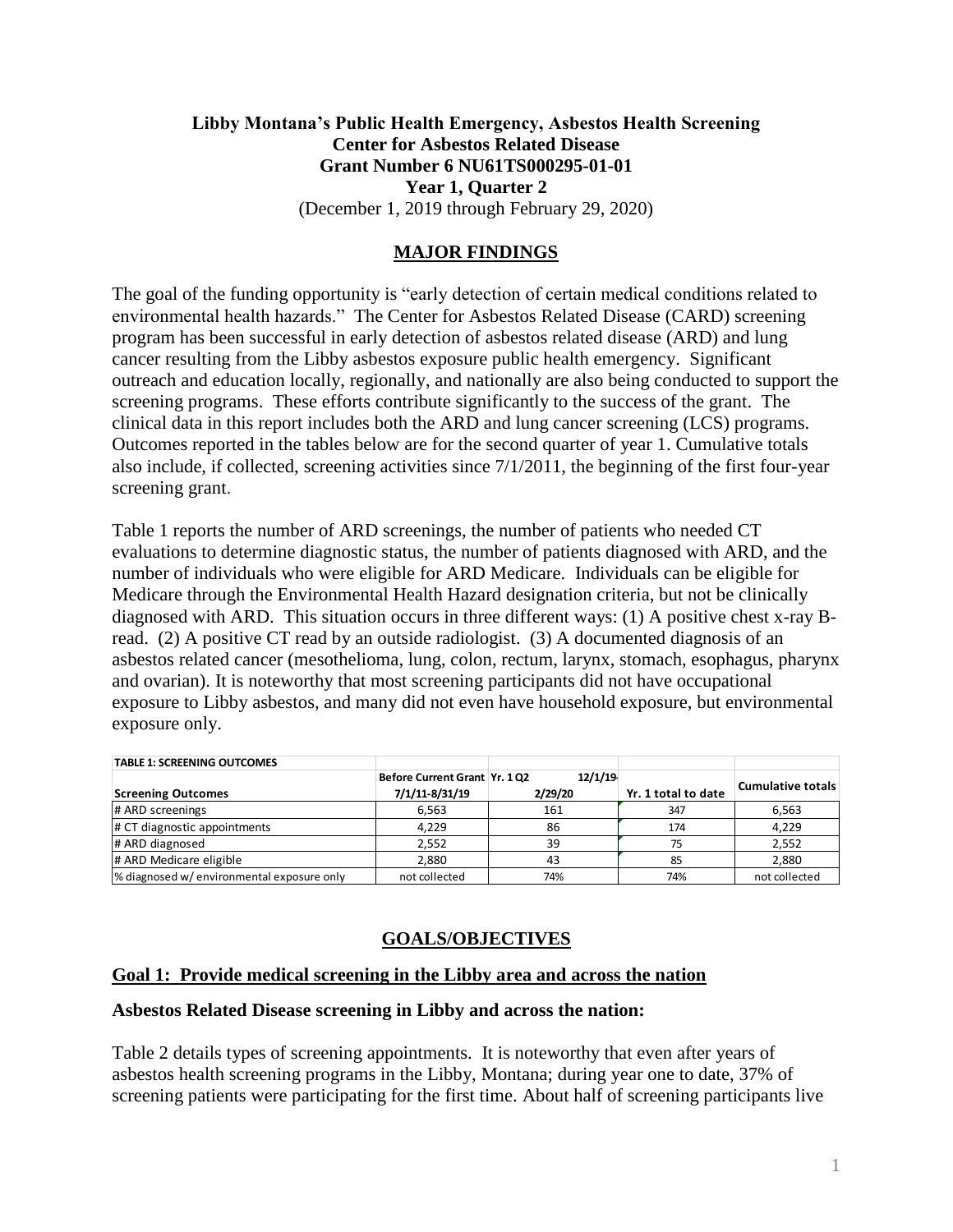outside of Lincoln County and have for the past eight years of screenings as well. It is estimated that over 80,000 people could have spent significant time in the Libby, Montana area while the mine was in full operation so there is likely a large number of potential screening patients that have not yet been through the program. For those who qualify, asbestos health screening is offered either in Libby at the CARD Clinic or at a distance for those who cannot travel to Libby. Successful completion of long distance screening (LDS) occurs when the participant completes all screening related activities (questionnaires, phone interview, spirometry, chest x-ray, and CARD medical provider visit by phone, plus a CT and second medical provider visit by phone if appropriate). The number of appointments reported exceeds the number of patients because many screenings include two appointments; an initial appointment and then a CT follow-up appointment. Each participant is asked if they would like to share their health information with ATSDR's Tremolite Asbestos Registry (TAR), and with their primary care provider (PCP). Most say yes to both consents. To better understand the positive impacts of early diagnosis and treatment, we have modified our data collection for this grant to record the number of past screeners who have been diagnosed with ARD and follow-up at CARD.

| TABLE 2: TYPES OF SCREENING APPOINTMENTS AND DIAGNOSIS RATES |                                                 |                    |                     |                          |
|--------------------------------------------------------------|-------------------------------------------------|--------------------|---------------------|--------------------------|
| <b>Appointment Type</b>                                      | Before Current Grant Yr. 1 Q2<br>7/1/11-8/31/19 | 12/1/19<br>2/29/20 | Yr. 1 total to date | <b>Cumulative totals</b> |
| # screenings                                                 | 6.563                                           | 161                | 347                 | 6,910                    |
| # new screening patients                                     | 4,806                                           | 71                 | 130                 | 4,936                    |
| # rescreenings                                               | 1,757                                           | 99                 | 226                 | 1,983                    |
| # Lincoln County, MT residents                               | 3,366                                           | 89                 | 175                 | 3,541                    |
| #LDS eligible screenings done in clinic                      | 2.679                                           | 26                 | 90                  | 2,769                    |
| # of LDS patients                                            | 519                                             | 48                 | 84                  | 603                      |
| # in clinic appointments (includes both visits)              | 9,445                                           | 168                | 382                 | 9,827                    |
| <b>#LDS</b> appointments                                     | 1,347                                           | 79                 | 139                 | 1,486                    |
| Consented for TAR registry                                   | 5,015                                           | 125                | 274                 | 5.289                    |
| Consented to notify PCP of results                           | not collected                                   | 125                | 277                 | not collected            |
| # past screeners diagosed with ARD seen for f/u              | not collected                                   | 271                | 528                 | not collected            |

Table 3 details demographic data related to age and gender of the screening population.

| <b>TABLE 3: DEMOGRAPHICS OF SCREENING PARTICIPANTS</b> |                               |         |                     |                          |
|--------------------------------------------------------|-------------------------------|---------|---------------------|--------------------------|
|                                                        | Before Current Grant Yr. 1 Q2 | 12/1/19 |                     |                          |
| Demographics                                           | 7/1/11-8/31/19                | 2/29/20 | Yr. 1 total to date | <b>Cumulative totals</b> |
| # screenings                                           | 6,563                         | 161     | 347                 | 6,910                    |
| #females                                               | 3,448                         | 96      | 209                 | 3,657                    |
| # males                                                | 3,115                         | 65      | 138                 | 3,253                    |
| # under age 35                                         | 351                           |         | 13                  | 364                      |
| # between 35-49                                        | 1,289                         | 34      | 66                  | 1,355                    |
| # between 50-64                                        | 3,279                         | 80      | 166                 | 3,445                    |
| # age 65+                                              | 1,644                         | 40      | 102                 | 1,746                    |

Table 4 summarizes important clinical findings including the number of participants who report respiratory symptoms that may be asbestos related, the number with abnormal spirometry breathing tests, and for this grant, we've added the number with abnormal body mass index (BMI). This information is used in clinical decision making to determine whether a CT scan should be performed. Occasionally, participants will not have a chest x-ray but request screening anyway. This is usually because only a CT is medically warranted, the individual is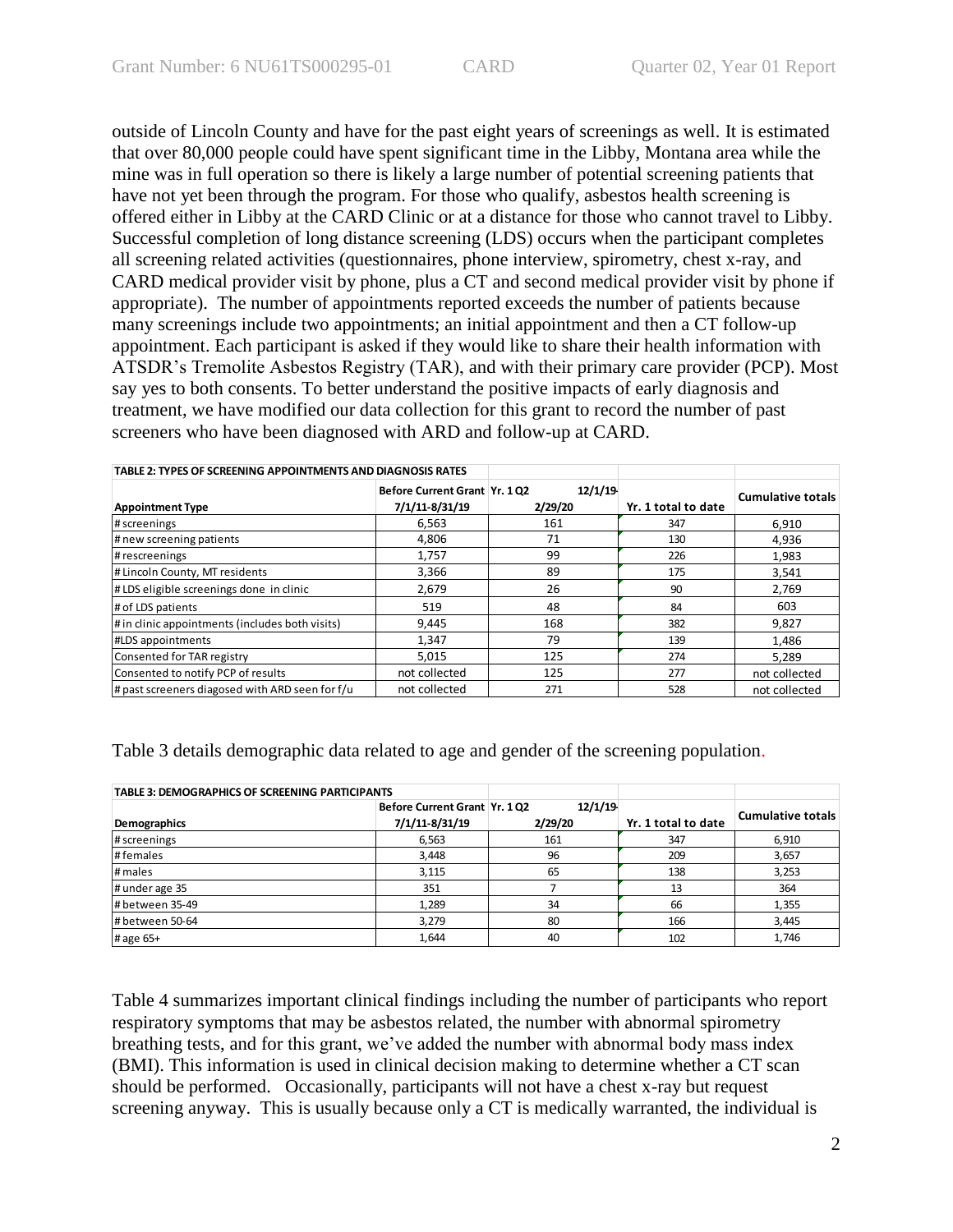too young, he/she refused the chest x-ray, or she is concerned about possible pregnancy. The number of abnormalities identified on CXR is low because CARD providers do not typically diagnose ARD from x-rays. If ARD is suspected, based on ATS criteria, a CT scan is ordered. CT scans are considered the gold standard for ARD imaging.

| TABLE 4: CARD CLINICAL FINDINGS ASSOCIATED WITH ASBESTOS RELATED<br><b>DISEASE</b> |                              |         |                     |                          |
|------------------------------------------------------------------------------------|------------------------------|---------|---------------------|--------------------------|
|                                                                                    | Before Current Grant Yr. 102 | 12/1/19 |                     | <b>Cumulative totals</b> |
| <b>CARD Clinical Findings</b>                                                      | 7/1/11-8/31/19               | 2/29/20 | Yr. 1 total to date |                          |
| # screenings                                                                       | 6,563                        | 161     | 347                 | 6,910                    |
| # symptomatic                                                                      | 4,408                        | 108     | 214                 | 4,622                    |
| # abnormal spirometry                                                              | 1,699                        | 48      | 94                  | 1,793                    |
| # abnormal BMI (>30)                                                               | not collected                | 58      | 139                 | not collected            |
| # CXRs completed                                                                   | 6,361                        | 160     | 342                 | 6,703                    |
| # no CXR done                                                                      | 202                          | 1       | 5                   | 207                      |
| # abnormal CXR (CARD)                                                              | 394                          | 5       | 12                  | 406                      |
| pleural only                                                                       | 356                          | 4       | 11                  | 367                      |
| interstitial only                                                                  | 19                           | 0       | 0                   | 19                       |
| both                                                                               | 19                           | 1       | 1                   | 20                       |
| # CTs completed                                                                    | 4,229                        | 86      | 174                 | 4,403                    |
| # abnormal CT (CARD)                                                               | 2,525                        | 39      | 75                  | 2,600                    |
| pleural only                                                                       | 1,988                        | 38      | 65                  | 2,053                    |
| interstitial only                                                                  | 12                           | 0       | 1                   | 13                       |
| both                                                                               | 525                          | 1       | 9                   | 534                      |

Table 5 describes significant findings of ARD screening. These findings include focal opacities, masses, and confirmed cancers. In addition, data is now being collected to track incidental findings, specialist referrals, and depression follow-ups. Confirmed cancers that are possibly asbestos related include lung, colon, rectum, larynx, stomach, esophagus, pharynx and ovary. These are based on Medicare's Environmental Health Hazards checklist. Only cancers for which CARD has medical record confirmation are reported. Patients with significant findings are referred for appropriate follow-up, but not all patients share the results of these follow-ups with CARD. Focal opacities are common in screening studies, and their prevalence is well documented in literature. Only a small percentage of them turn out to be cancers, however they are all tracked to be followed in future screenings. They are also tracked because individuals between the ages of 55 and 84 with at least 20 pack years of smoking history and documented exposure to asbestos with a nodule greater than 6mm (this was increased from 4mm previously per updated Fleischner Society Guidelines released in 218) can enroll in the lung cancer screening program. Lung masses reported in this table do not include those identified through the lung cancer screening program. One part of the questionnaires completed by screening patients includes a depression assessment. If participants' scores are abnormal, they are referred to the Case Manager for follow-up assessment and possible referral to other community support services.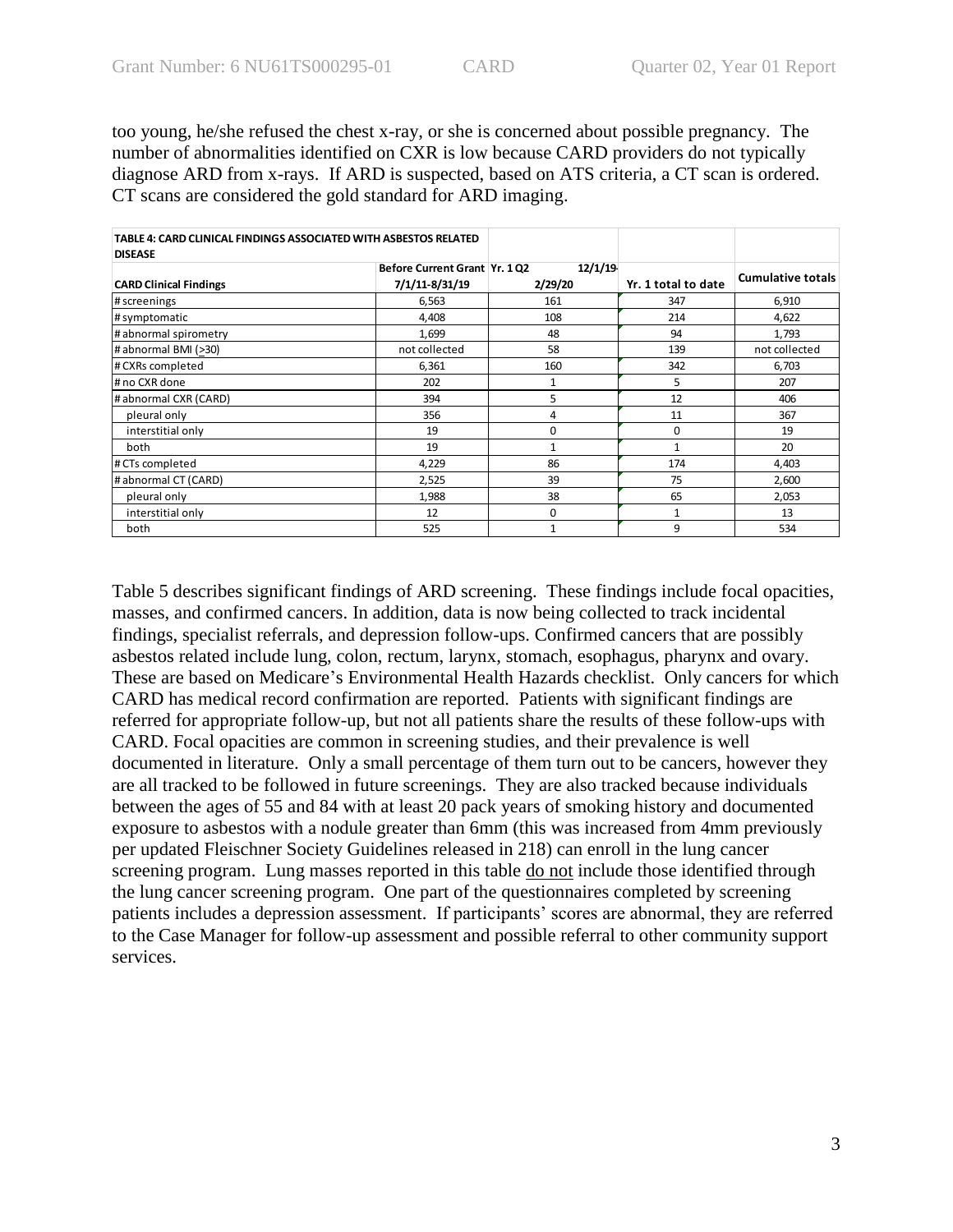| TABLE 5: SIGNIFICANT FINDINGS IDENTIFIED THROUGH ARD SCREENING |                              |         |                     |                          |
|----------------------------------------------------------------|------------------------------|---------|---------------------|--------------------------|
|                                                                | Before Current Grant Yr. 102 | 12/1/19 |                     | <b>Cumulative totals</b> |
| <b>Significant Findings</b>                                    | 7/1/11-8/31/19               | 2/29/20 | Yr. 1 total to date |                          |
| # lung masses                                                  | 57                           |         |                     | 61                       |
| # thyroid masses                                               | 22                           |         |                     | 22                       |
| # kidney masses                                                | 23                           |         |                     | 23                       |
| # breast masses                                                | 19                           |         |                     | 19                       |
| # other masses                                                 | 52                           |         | n                   | 52                       |
| Total # masses identified                                      | 173                          |         | 4                   | 177                      |
| #focal opacities                                               | 1.123                        | 40      | 91                  | 1214                     |
| # cancers verified possibly asbestos related                   | not collected                |         | 12                  | not collected            |
| #incidental findings                                           | not collected                |         | 21                  | not collected            |
| # specialist referrals                                         | not collected                |         |                     | not collected            |
| # depression follow-ups                                        | not collected                | 41      | 106                 | 106                      |

### **Fecal Occult Blood Testing:**

Fecal occult blood testing (FOBT) is offered to all screening participants between the ages of 50- 75 since asbestos exposure can increase risk of developing colon cancer. If a participant had regularly scheduled colonoscopies or refused participation for another reason, they were not given an FOBT test kit. Eighteen of 61 FOBTs given in quarter 02 were returned and more completed FOBT tests will likely be returned after the end of the quarter. For those who are given an FOBT but do not return it, a follow-up letter is mailed as a reminder. For those with positive results, a repeat FOBT is offered as well as a referral for further follow-up.

| TABLE 6: FECAL OCCULT BLOOD TESTING FOR EARLY DETECTION OF COLON CANCER |                     |                   |     |       |
|-------------------------------------------------------------------------|---------------------|-------------------|-----|-------|
| <b>Fecal Occult Blood Tests</b>                                         | Yr. 1 total to date | Cumulative totals |     |       |
| #FOBTs given                                                            | 2.223               | 61                | 134 | 2,357 |
| # FOBTs returned                                                        | 846                 | 18                | 43  | 889   |
| # FOBTs abnormal                                                        |                     |                   |     |       |

# **Outside Radiology Reads:**

A reader from a panel of five certified B-readers, including three radiologists, read every image taken through the screening program. Screening CT scans are only distributed to the three radiologists; chest x-rays are distributed to all five B-readers on the panel. Images are distributed by mail to readers in a systematic cyclic process to ensure even workloads. Outside reads typically take 4-7 weeks to be returned, so the number of returned reads reported for each new quarter is usually low. The cumulative total of reads received reflects all of them, even though they were not received during the grant quarter that the participant was screened in.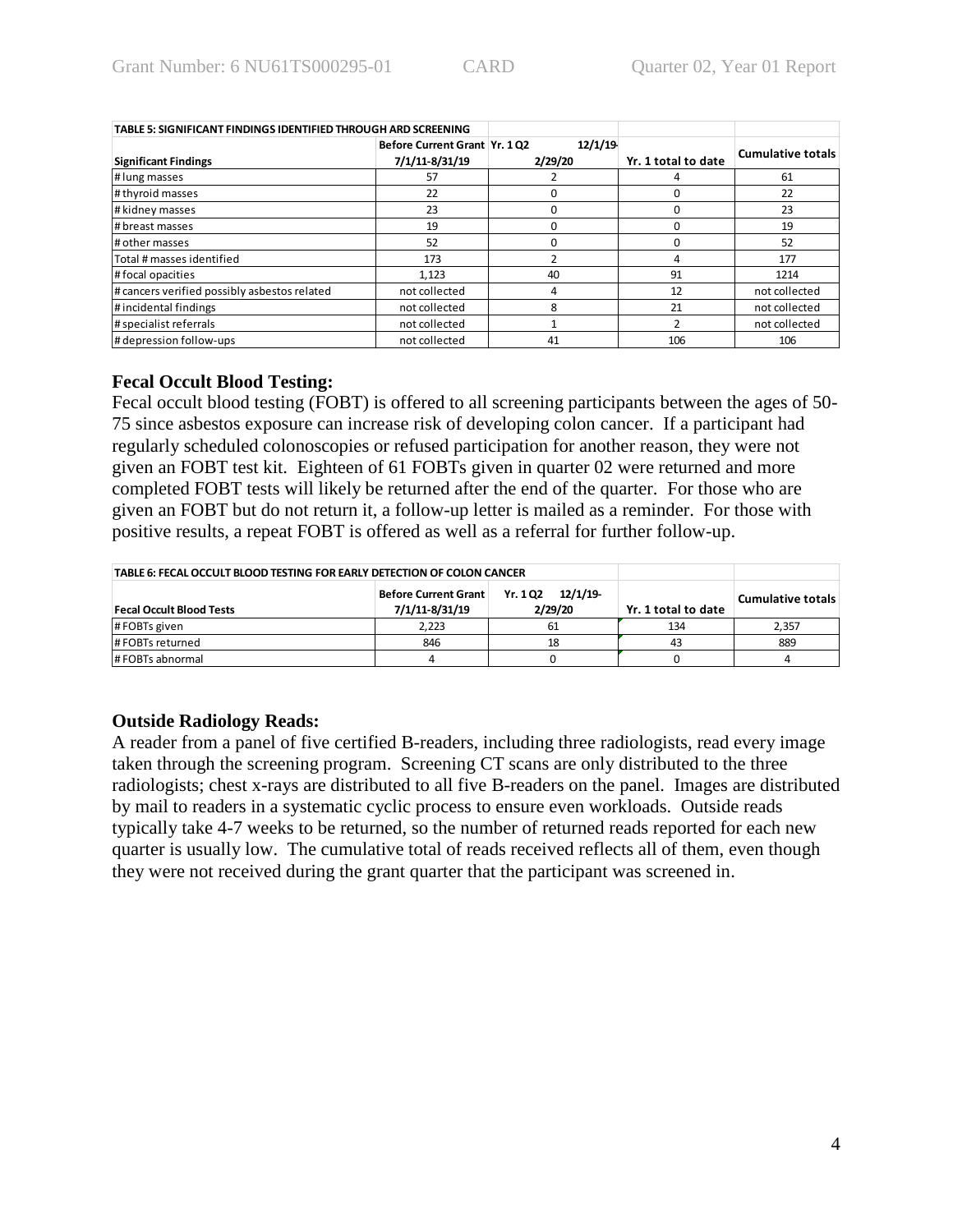| TABLE 7: SINGLE OUTSIDE READ RESULTS BY B-READER (CXR) OR RADIOLOGIST (CT) |                                                |                    |                     |                          |
|----------------------------------------------------------------------------|------------------------------------------------|--------------------|---------------------|--------------------------|
| <b>Outside Read Findings</b>                                               | Before Current Grant Yr. 102<br>7/1/11-8/31/19 | 12/1/19<br>2/29/20 | Yr. 1 total to date | <b>Cumulative totals</b> |
| # CXRs                                                                     | 6,361                                          | 160                | 342                 | 6,703                    |
| # B reads                                                                  | 6,313                                          | 76                 | 256                 | 6,569                    |
| # B reads abnormal                                                         | 551                                            | 5                  | 14                  | 565                      |
| Pleural                                                                    | 452                                            | 4                  | 12                  | 464                      |
| Interstitial                                                               | 73                                             |                    | 2                   | 75                       |
| <b>Both</b>                                                                | 26                                             | O                  | $\Omega$            | 26                       |
| # CTs                                                                      | 4,229                                          | 86                 | 174                 | 4,403                    |
| # Outside CT reads                                                         | 4,163                                          | 23                 | 99                  | 4,262                    |
| # Outside CT reads abnormal                                                | 1,453                                          | 5                  | 22                  | 1,475                    |
| Pleural only                                                               | 797                                            |                    | 8                   | 805                      |
| Interstitial only                                                          | 370                                            |                    | 12                  | 382                      |
| <b>Both</b>                                                                | 286                                            | 0                  | 2                   | 288                      |

#### **Quality control panel readings of radiographs and HRCT scans:**

Twice annually, peer review sessions are held as a quality control measure. During each session, all readers on the panel attend a telephone conference to review image reads with their peers. Prior to each conference call the B-readers each read the same set of 54 chest x-rays, and the radiologists read the same set of 24 CT scans. Their read results are provided to the panel and any dissention in how the images were read by the groups of readers is discussed. No peer review sessions have taken place in year 01 yet but the images for peer review have been sent to readers and most have been returned.

#### **Lung Cancer Screening for High Risk Individuals:**

Early detection of possible asbestos-related cancers through participation in Lung Cancer Screening (LCS) is available to high risk individuals. Participants eligible for the LCS program are between the age of 55-84, have at least 20 pack years of smoking history, and were diagnosed with ARD **or** had Libby asbestos exposure and a nodule greater than 6 mm. A thoracic radiologist experienced in lung cancer detection reads all low-dose CT scans (LDCTs). Lung cancers reported in Table 8 do not include lung cancers identified through the asbestos related disease screening program. None of this quarter's lung cancer screening participants were smokers were but those who are, are given brief cessation education and counselling and offered free one-on-one counselling as well. Each smoker participating in the program also received smoking cessation materials with their lung cancer screening results. For those with normal results, the participant is typically contacted by CARD staff with results after a medical provider reviews them. A provider visit to discuss results may be requested by the participant and/or by the CARD medical provider if results warrant it. Every participant is educated about option of a provider visit and the benefits and risks of the LDCT screening in a pre-engagement letter sent prior to participation. Results letters are sent to each participant after screening for their records.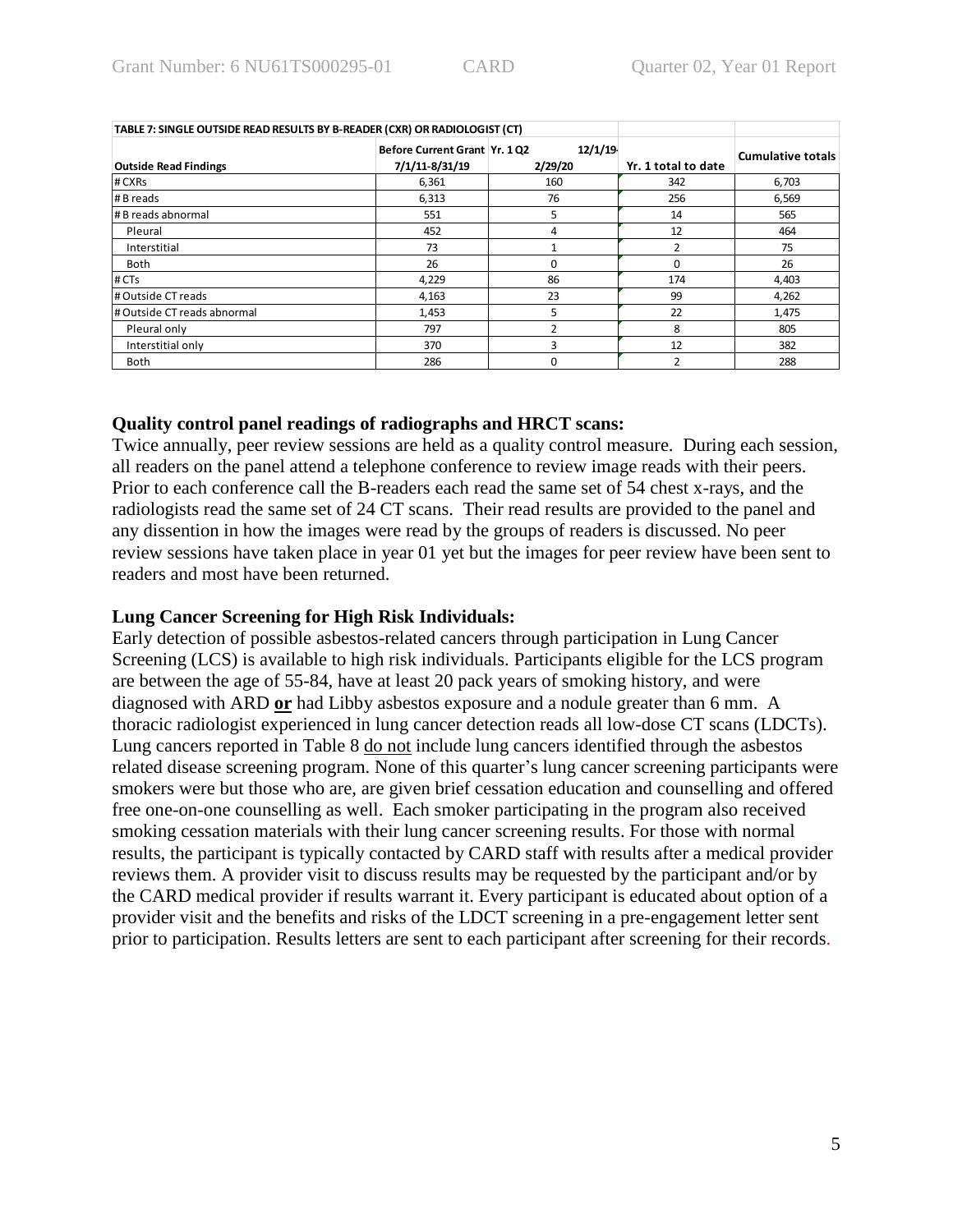| TABLE 8: LUNG CANCER SCREENING OUTCOMES SPECIFICALLY FROM LUNG CANCER SCREENING PROGRAM |                                                |                    |                     |                          |  |  |
|-----------------------------------------------------------------------------------------|------------------------------------------------|--------------------|---------------------|--------------------------|--|--|
| <b>Lung Cancer Screening</b>                                                            | Before Current Grant Yr. 102<br>7/1/11-8/31/19 | 12/1/19<br>2/29/20 | Yr. 1 total to date | <b>Cumulative totals</b> |  |  |
| # completed LDCTs                                                                       | 3.008                                          | 128                | 269                 | 3.277                    |  |  |
| # new LCS participants                                                                  | not collected<br>21<br>46                      |                    |                     | not collected            |  |  |
| # of established participants                                                           | not collected                                  | 107                | 223                 | not collected            |  |  |
| # less than annual $f/u$                                                                | not collected                                  | 19                 | 31                  | not collected            |  |  |
| # referrals                                                                             | not collected                                  |                    | 9                   | not collected            |  |  |
| # confirmed cancers                                                                     | 29                                             |                    |                     | 31                       |  |  |
| # other findings                                                                        | not collected                                  |                    |                     | not collected            |  |  |
| # current smokers                                                                       | not collected                                  |                    | 39                  | not collected            |  |  |
| # no longer participating                                                               | not collected                                  | 100                | 100                 | not collected            |  |  |

Lung cancer screening is considered most effective when conducted annually so that cancers can be found at the earliest stages and be treated more effectively. Table 9 shows that most lung cancer screening participants do screen over consecutive years. Participants join the program whenever they become eligible and interested, but some drop out due to being diagnosed with lung cancer, dying, moving out of the area, aging out of the program, or being lost to follow-up for some other reason. For those who remain local and eligible to participate in the program, three recall attempts are made annually to encourage ongoing participation.

| TABLE 9: CONSECUTIVE YEARS LUNG CANCER SCREENING |                                                 |                    |                     |                          |
|--------------------------------------------------|-------------------------------------------------|--------------------|---------------------|--------------------------|
| Consecutive years                                | Before Current Grant Yr. 1 Q2<br>7/1/11-8/31/19 | 12/1/19<br>2/29/20 | Yr. 1 total to date | <b>Cumulative totals</b> |
| <b>Established LDCT participants</b>             | 478                                             | 128                | 244                 | 722                      |
| Participated 2-4 consecutive years               | 283                                             |                    | 116                 | 399                      |
| Participated 5-8 consecutive years               | 141                                             | 37                 | 78                  | 219                      |
| Rescreened but not consecutive years             | 54                                              | 40                 | 50                  | 104                      |

### **ANA screening:**

A screening blood test for antinuclear antibodies (ANA) has been added to the ARD screening program for this grant. The test is offered to all ARD screening participants based on research that has shown a relationship between Libby asbestos exposure and autoimmune disease. Table 10 summarizes ANA test results. Those with positive results are educated and if medically warranted brought in for an additional provider visit and/or referred to rheumatology. Results are also sent to Dr. Jean Pfau quarterly for review and interpretation.

| <b>TABLE 10: ANA Results</b> | ⊤ Before Current Grant | Yr. 102 | Yr. 1 total to date | Cumulative totals |
|------------------------------|------------------------|---------|---------------------|-------------------|
| # ANA tests completed        | not collected          | 108     | 216                 | not collected     |
| # Abnormal ANA               | not collected          | 24      | 43                  | not collected     |
| # Abnormal ANA requiring f/u | not collected          | . .     |                     | not collected     |

# **ANA interpretation:**

This screening group continues with trends reported previously for Libby, by presenting with a high frequency of positive ANA tests and of autoimmune diagnoses. However, this group had few reported cases of lupus, scleroderma and sarcoidosis, which were three of the diseases with significant increases in prevalence in Libby compared to expected (Diegel, R., 2018). This screening group has a very high frequency of autoimmune symptoms (39.8%), suggesting a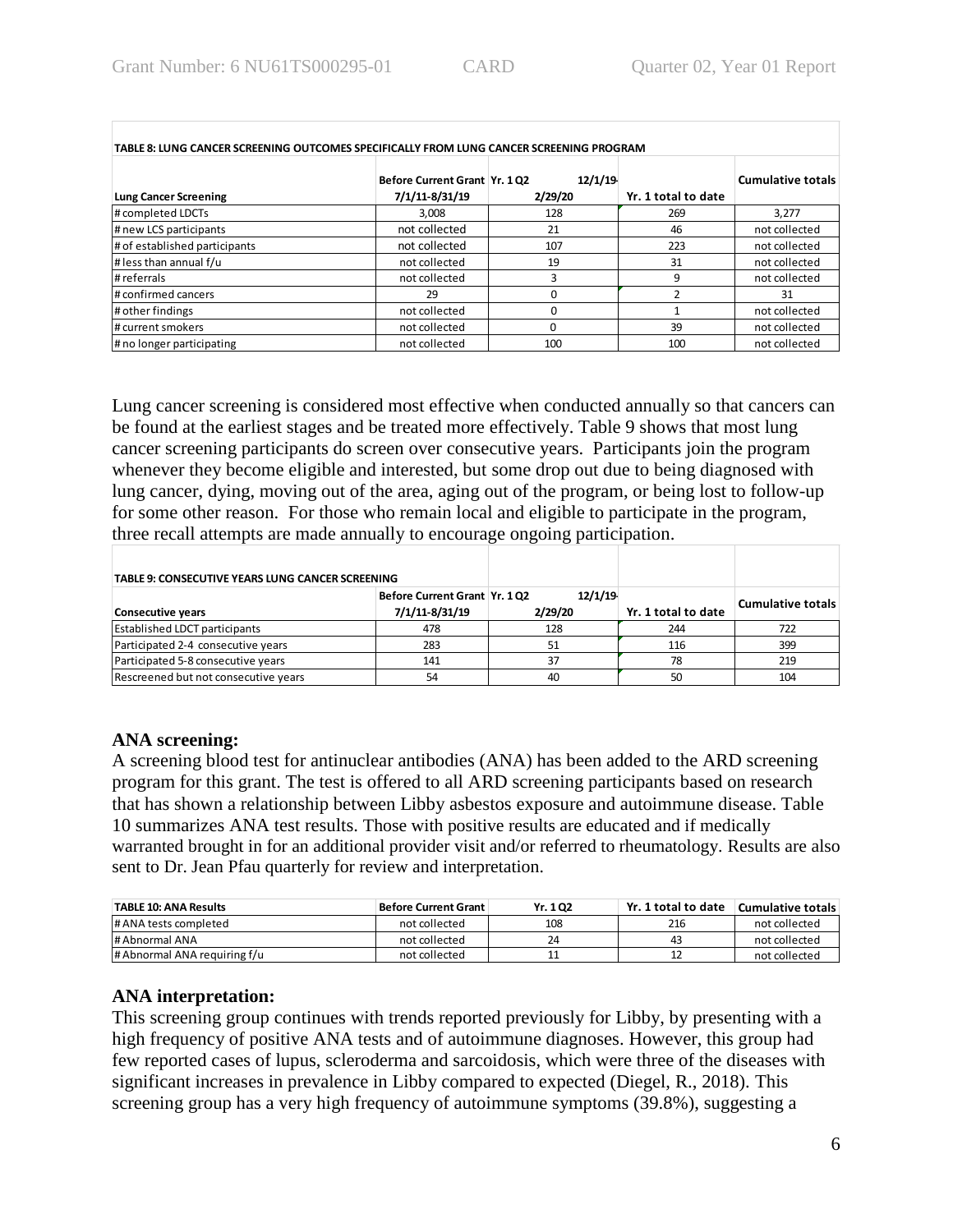continuing concern about undiagnosed autoimmune conditions that do not meet diagnostic criteria, but that fit the diffuse characteristics of the autoimmune conditions seen in populations exposed to Libby Asbestiform Amphiboles (LAA) (Diegel R., 2018). In this group, a negative ANA test was not associated with likelihood of a negative CT test, contrary to what we hypothesized from our previous work (Pfau, J., et al., 2019). Similar to our previous publication, there is a higher frequency of positive CT scans with pleural findings among those patients who are ANA positive, suggesting an association between an autoimmune marker and pleural disease. However, these data are preliminary, with very small numbers of patients. The data will be further evaluated in the future when more of the CT scans are completed.

### **Smoking Cessation:**

Smoking cessation continues to be extremely important for patient health maintenance and the screening program goals. Respiratory therapists and spirometry techs provide brief counseling to all identified smokers upon review of their tobacco use history questionnaire. Past quit attempts and current interest in quitting are explored. If interested, educational material is given and referral is made to CARD's Case Manager. Medical providers also educate about the importance of smoking cessation and refer to the Case Manager for free cessation counseling when patients express genuine interest in pursuing cessation. The Case Manager also provides education and resources such as CARD's smoking cessation booklet and Montana Quit Line information (counseling, follow up calls and cessation medications at low or no cost). Smoking cessation information is placed in the waiting room and all patient care rooms as well. Community education about smoking prevention and cessation has been added to this table 11 for this grant.

| TABLE 11: SMOKING CESSATION OUTCOMES AND OURTREACH ACTIVITIES  |                                                   |                            |                     |                      |  |
|----------------------------------------------------------------|---------------------------------------------------|----------------------------|---------------------|----------------------|--|
| <b>Smoking Cessation</b>                                       | <b>Before Current</b><br>Grant 7/1/11-<br>8/31/19 | Yr.1 Q2<br>12/1/29-2/29/20 | Yr. 1 total to date | Cumulative<br>totals |  |
| # of screeners who smoked                                      | 706                                               | 32                         | 53                  | 759                  |  |
| # who quite since last screening<br>appointment                | 50                                                | 3                          | 5                   | 55                   |  |
| # brief cessation ed by medical staff                          | 395                                               | 19                         | 40                  | 435                  |  |
| l# booklets mailed<br>regionally/nationally                    | not collected                                     | 5                          | 17                  | 17                   |  |
| # booklets given in clinc/local                                | not collected                                     | 72                         | 106                 | 106                  |  |
| # individual follow up smoking<br>cessation sessions           | not collected                                     | 28                         | 46                  | 46                   |  |
| # engaged in ongoing counseling                                | 47                                                | 7                          | 12                  | 59                   |  |
| community members educated re:<br>smoking cessation/prevention | not collected                                     | 0                          | 468                 | 468                  |  |

# **Goal 2: Conduct Nationwide Outreach to Raise Awareness** (of screening and certain Medicare benefits) **and Goal 3: Provide Nationwide Health Education (**to detect, prevent, and treat environmental health conditions)

Outreach and education go hand in hand. The goals of providing outreach and education, about asbestos health and lung cancer screening, risk factors, asbestos related disease, health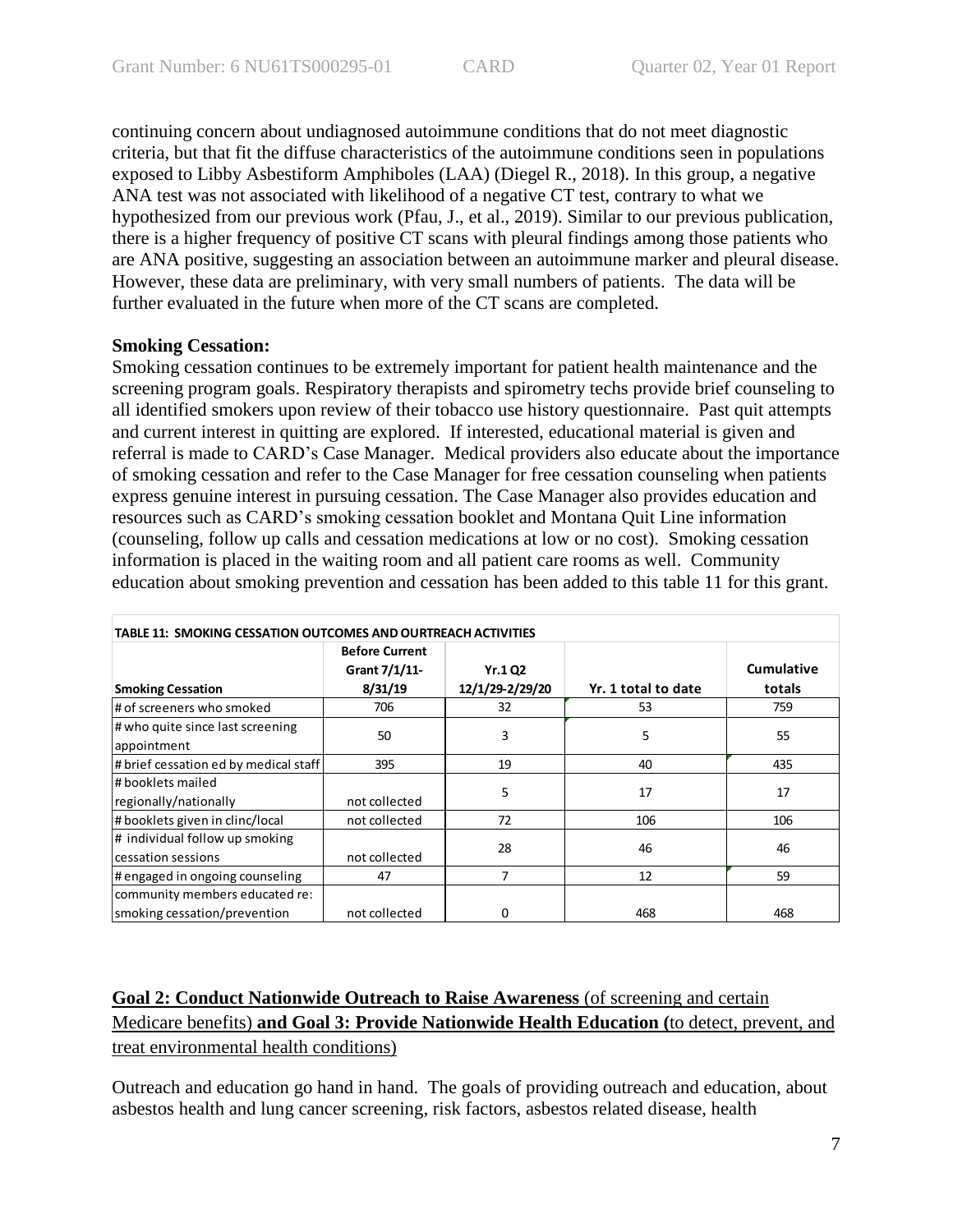management, and certain Medicare benefits are often approached as one combined goal. Quality control processes are in place as the Outreach Coordinator works very closely with the screening Project Director and all other appropriate CARD staff to develop and conduct screening outreach and educational activities. All final printed materials and community engagement activities are approved by the Project Director. CARD's physician reviews and approves all technical and medical educational materials for professional audiences. Three main outreach and education audiences include current and potential screening participants, members of the general public who could encounter Zonolite attic insulation or other environmental health hazards, and medical professionals. Each screening participant receives a patient education book along with in person education by CARD staff, and all smokers are offered free smoking cessations services by CARD's Case Manager. In addition, anyone diagnosed with ARD receives benefits education about Medicare benefits and the Medicare Pilot Program for Asbestos Related Disease (MPPARD).

Outreach Efficacy for Enrollment in Certain Medicare Benefits for ARD: A detailed goal of the grant is to increase awareness about Medicare benefits available for individuals diagnosed with ARD resulting from Libby asbestos exposure. Traditional Medicare becomes available after ARD diagnosis as a result of Libby asbestos exposure regardless of the individual's age or disability status. Receipt of Medicare is facilitated by placing an EHH (Environmental Health Hazard) designation on an individual's Medicare status if they are diagnosed with Libby ARD. The MPPARD is also available for EHH Medicare patients who live in the program's designated geographic area (The counties of Lincoln, Flathead, Glacier, Lake, Sanders, Mineral, and Missoula in Montana; Benewah, Bonner, Boundary, Clearwater, Kootenai, Latah, and Shoshone in Idaho; and Ferry, Lincoln, Ponderay, Spokane, Stevens and Whitman in Washington.)

The numbers reported below in Table 12 are not all screening participants as some had a diagnosis of ARD resulting from Libby asbestos exposure prior to implementation of the current and prior screening grants. The number of people over 65 is low because they already have Medicare and only need an EHH if they are eligible for and interested in the MPPARD. Table 13 also includes the number of individuals who have improved access to medical care for chronic conditions. This means they are under age 65, have signed up for Medicare via EHH, and they have a chronic condition that needs ongoing medical monitoring. The chronic conditions include: rheumatoid arthritis, lupus, chronic obstructive pulmonary disease (COPD), congestive heart failure (CHF), pacemaker, intraventricular cardiac defibrillator (CD), hypertension, or diabetes.

| TABLE 12: ENVIRONMENTAL HEALTH HAZARD (EHH) DESIGNATION AND ELIGIBILITY FOR BENEFITS |                                                   |                           |                     |                             |  |  |
|--------------------------------------------------------------------------------------|---------------------------------------------------|---------------------------|---------------------|-----------------------------|--|--|
| <b>Certain Medicare Benefits</b>                                                     | <b>Before Current</b><br>Grant 7/1/11-<br>8/31/19 | Yr.102<br>12/1/29-2/29/20 | Yr. 1 total to date | <b>Cumulative</b><br>totals |  |  |
| # of EHHs completed                                                                  | 3,263                                             | 29                        | 57                  | 3,320                       |  |  |
| # of EHHs for people over 65                                                         | 1,101                                             | 10                        | 20                  | 1,121                       |  |  |
| # of EHHs for people under 65                                                        | 2,162                                             | 11                        | 29                  | 2,191                       |  |  |
| # who have improved access to<br>medical care for chronic conditions                 | 716                                               | 6                         | 10                  | 726                         |  |  |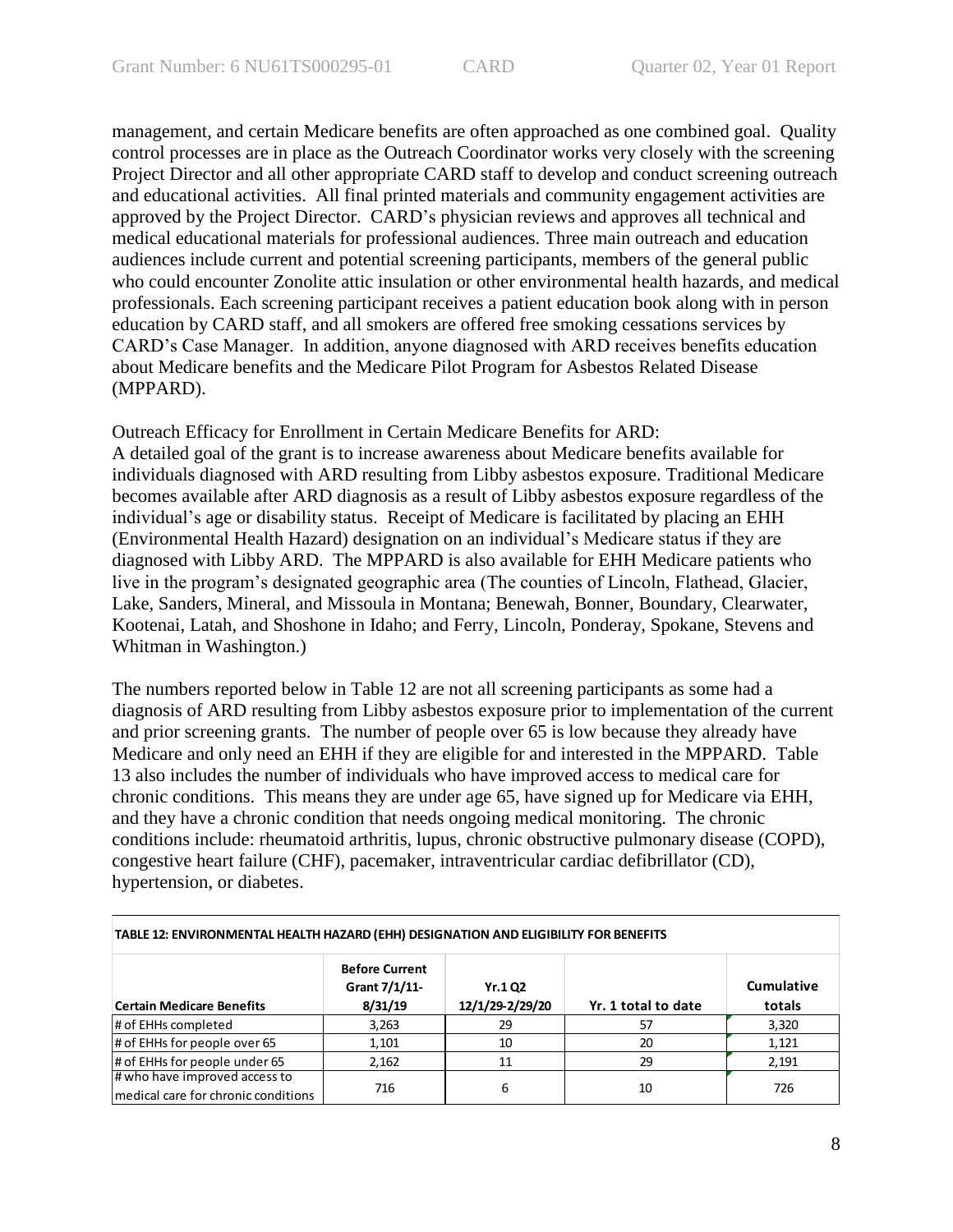Table 13 reports use of MPPARD benefits. The categories reported in the table were updated during the last year of the prior grant to reflect the most accurate numbers available to CARD. After an individual is diagnosed through the screening program, the process to get on the MPPARD takes two months. For example, if an individual is diagnosed on Dec. 5, their EHH will be effective Jan. 1 and their MPPARD benefits will be effective Feb. 1.

| <b>Table 13: UTILIZATION OF PILOT BENEFITS</b>                             |                                                   |                            |                     |                      |  |
|----------------------------------------------------------------------------|---------------------------------------------------|----------------------------|---------------------|----------------------|--|
| <b>Pilot Benefit Utilization</b>                                           | <b>Before Current</b><br>Grant 7/1/11-<br>8/31/19 | Yr.1 Q2<br>12/1/29-2/29/20 | Yr. 1 total to date | Cumulative<br>totals |  |
| # enrolled in Medicare Pilot                                               | 1,728                                             | 12                         | 32                  | 1,760                |  |
| # screening participants enrolled in<br>Pilot after diagnosis              | 672                                               | 2                          | 3                   | 675                  |  |
| # of paid Pilot claims                                                     | not collected                                     | 2,124                      | 4,282               | 4282                 |  |
| # Pilot related encounters (face to<br>face, email, phone call, education) | not collected                                     | 299                        | 518                 | 518                  |  |
| # Pilot approved service<br>authorizations processed                       | not collected                                     | 132                        | 362                 | 362                  |  |
| # community Pilot education                                                | not collected                                     | 23                         | 283                 | 283                  |  |

# **Why Are Individuals Being Screened?**

CARD tracks why individuals are being screened to better understand and meet the needs of new and potential screening participants. This facilitates our efforts to continue reaching potential participants who aren't aware of the free screening program. This information also helps CARD develop effective outreach materials and to focus educational efforts on areas of interest to potential and current screening participants.

| <b>TABLE 14: WHY ARE YOU BEING SCREENED?</b> |                                               |                                     |                     |                          |
|----------------------------------------------|-----------------------------------------------|-------------------------------------|---------------------|--------------------------|
|                                              | <b>Before Current Grant</b><br>7/1/11-8/31/19 | 12/1/19<br><b>Yr.1Q2</b><br>2/29/20 | Yr. 1 total to date | <b>Cumulative totals</b> |
| # answered the question                      | 3,150                                         | 125                                 | 288                 | 3,438                    |
|                                              |                                               |                                     |                     |                          |
| # LDS                                        | 643                                           | 28                                  | 72                  | 715                      |
| # in clinic                                  | 2,507                                         | 97                                  | 216                 | 2,626                    |
| Medical concerns                             | 1,382                                         | 41                                  | 76                  | 1,458                    |
| Family member diagnosed                      | 739                                           | 28                                  | 67                  | 806                      |
| <b>Access to Benefits</b>                    | 268                                           | 6                                   | 19                  | 287                      |
| Support research                             | 316                                           | 8                                   | 18                  | 334                      |
| Legal reasons                                | 54                                            |                                     |                     | 61                       |
| Screening purposes/multiple                  | 280                                           | 41                                  | 101                 | 381                      |
| <b>Employer Requested Screening</b>          | 111                                           | 0                                   | 0                   | 111                      |

# **Outreach Effectiveness Measure:**

When individuals engage in screening, they are asked the multiple choice question, "How did you hear about the CARD screening program?" to help CARD measure the effectiveness of outreach activities. Answers are reported in the table 15 with in-clinic and long distance reported separately as outreach efforts for those two populations are different. Results are reviewed by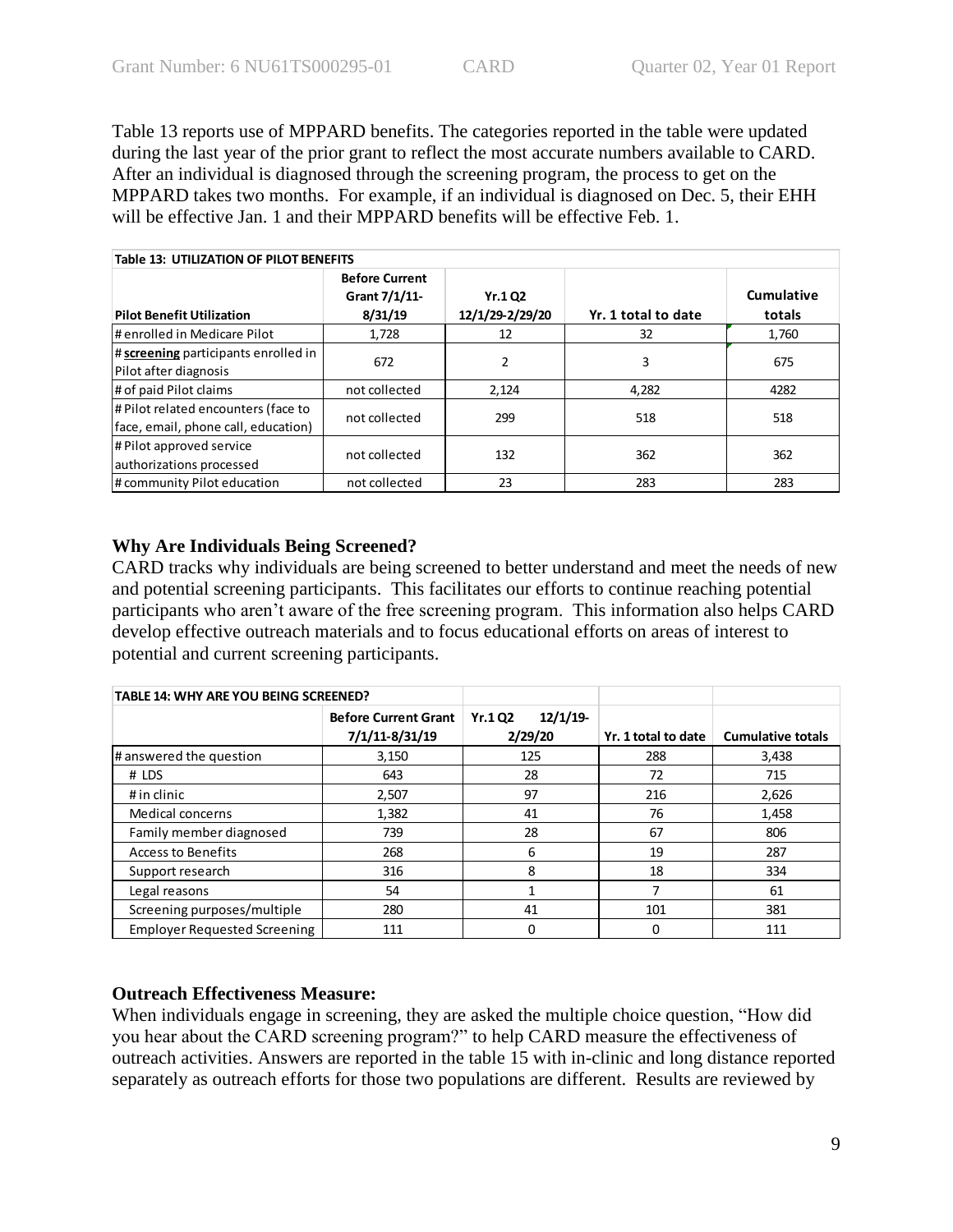| TABLE 15: HOW DID YOU HEAR ABOUT THE CARD SCREENING PROGRAM?               |                                               |                                     |                     |                          |  |
|----------------------------------------------------------------------------|-----------------------------------------------|-------------------------------------|---------------------|--------------------------|--|
| How did you hear about<br>screening? (IC= in clinic, LD= long<br>distance) | <b>Before Current Grant</b><br>7/1/11-8/31/19 | 12/1/19<br><b>Yr.102</b><br>2/29/20 | Yr. 1 total to date | <b>Cumulative totals</b> |  |
| IC-# who answered                                                          | 3,213                                         | 97                                  | 216                 | 3,429                    |  |
| IC-traditional advertising (radio,<br>TV, newspaper)                       | 1,548                                         | 44                                  | 105                 | 1,653                    |  |
| website/social media                                                       | 0                                             | 20                                  | 20                  | 20                       |  |
| IC-Community networking<br>(parades, local events)                         | 1,329                                         | 33                                  | 62                  | 1,391                    |  |
| LD-# who answered                                                          | 600                                           | 28                                  | 77                  | 677                      |  |
| LD-traditional advertising (radio,<br>TV, newspaper)                       | 244                                           | 11                                  | 25                  | 269                      |  |
| website/social media                                                       | 44                                            | 7                                   | 24                  | 68                       |  |
| LD-Community networking<br>(events, word of mouth)                         | 312                                           | 10                                  | 28                  | 340                      |  |

the Outreach Coordinator, Project Director, and our contracted marketing firm to determine most effective methods and where to focus efforts moving forward.

### **Targeted Outreach and education- Local and regional/national:**

Many residents of the local area have still not participated in screening, and others have only been screened once a number of years ago. For this reason, recruitment continues locally, and education as well as community outreach are extremely important. Ongoing education to locals helps remind them about the free screening program, reinforces the importance of rescreening, and corrects any misinformation that takes hold through social media or community conversations. Maintaining and improving relationships with local businesses and tourism efforts are also very important to counter a deep-rooted community concern that Libby's asbestos legacy hurts the local economy and deters tourism. CARD works to be a positive force in the community supporting local causes and participating in community events as much as possible, especially educationally. The local area is considered the communities of Libby, Troy, Eureka, Yaak, Kila, Marion, Bull Lake, Trout Creek, Thompson Falls and Noxon. Table 16 details local outreach and education efforts. The local events sponsored during quarter 2 included providing student rewards to local public school students, supporting the hospital's annual festival gala, a senior event at Libby high school, the sheriff's office shop with a cop program, Judy Graham memorial playground, Libby High School Cheerleading, Libby Middle School ski trip, Christmas is for kids program, Cabin Fever Fest, Green Chain Wresting, Libby's Chamber of Commerce fundraising dinner, Fisher River fire department's fishing derby, Turner Mountain's fun day, and McGregor lake's fishing derby. CARD's outreach coordinator also presented at the Chamber of Commerce's monthly meeting and discussed the new ANA component of screening. All of these activities help keep CARD visible in a positive light in the community and also offer opportunities to educate about the services CARD offers. In conjunction with Brand it, CARD also used Google AdWords to drive traffic to our website for additional outreach and education.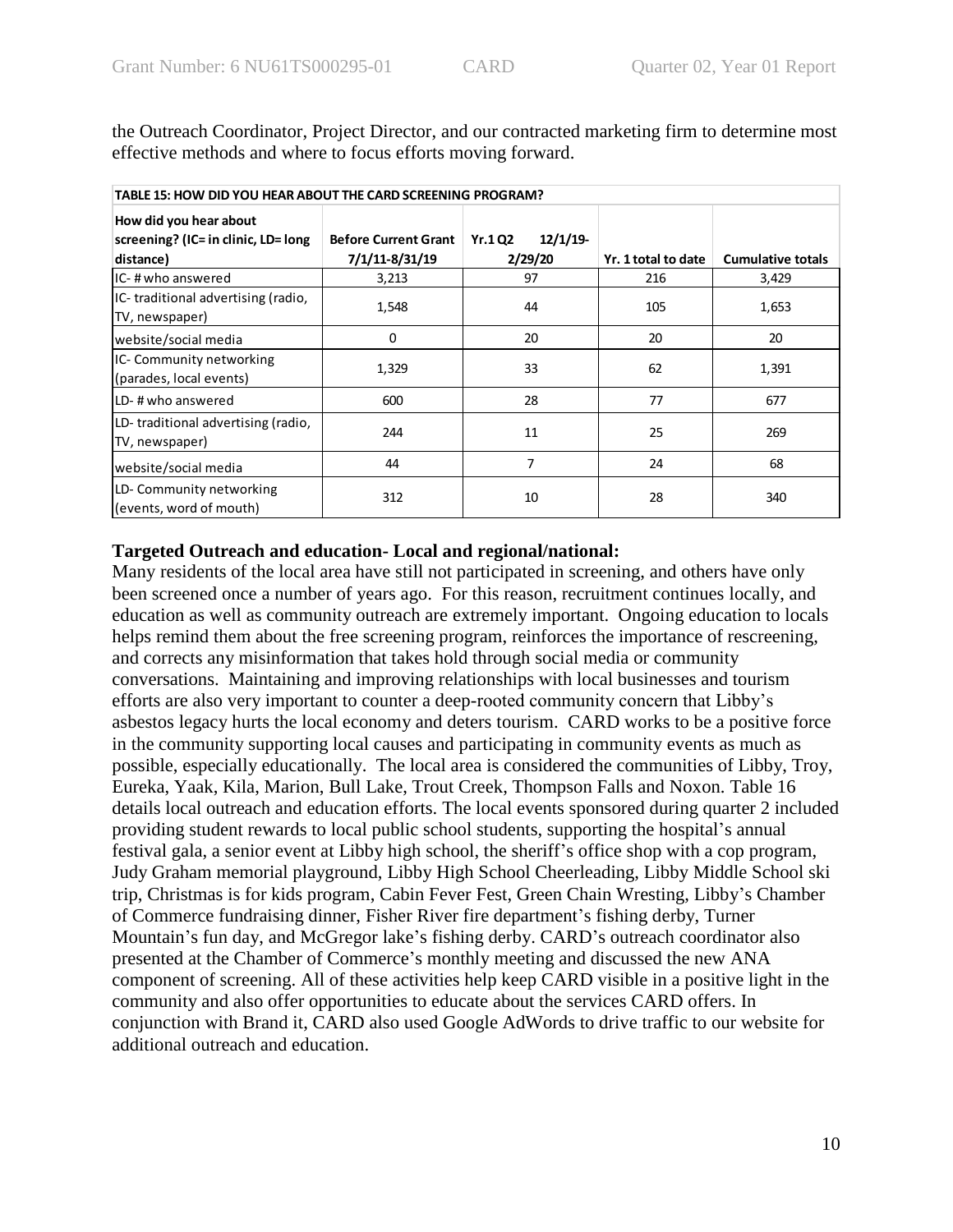| <b>TABLE 16: TARGETED OUTREACH AND EDUCATION- LOCAL</b>     |                                               |                                     |                     |                          |
|-------------------------------------------------------------|-----------------------------------------------|-------------------------------------|---------------------|--------------------------|
| Method                                                      | <b>Before Current Grant</b><br>7/1/11-8/31/19 | 12/1/19<br><b>Yr.102</b><br>2/29/20 | Yr. 1 total to date | <b>Cumulative totals</b> |
| Local newspaper ads -outreach                               | 598                                           | 36                                  | 72                  | 670                      |
| Question and Answer article in<br>local newspaper-education | 47                                            | 3                                   | 6                   | 53                       |
| Health Link and Health Resource<br>Guide -outreach          | 10                                            | $\mathbf{1}$                        | $\mathbf{1}$        | 11                       |
| Radio ads -outreach                                         | 9,500                                         | 1,280                               | 2560                | 12,060                   |
| TV ads -outreach                                            | 8,236                                         | 195                                 | 390                 | 8,626                    |
| Educational brochures given<br>(screening, LCS, LDS)        | 443                                           | 21                                  | 38                  | 481                      |
| Patient Education booklets -<br>education                   | 3,452                                         | 89                                  | 175                 | 3,627                    |
| Parades-Outreach                                            | 36                                            | 0                                   | $\mathbf{1}$        | 37                       |
| Community events sponsored -<br>outreach                    | 140                                           | 13                                  | 30                  | 170                      |
| Commmunity meetings                                         | 218                                           | 25                                  | 45                  | 263                      |
| Google AdWords Impressions                                  | not collected                                 | 3,339                               | 3,696               | 3,696                    |
| Google AdWords Clicks                                       | not collected                                 | 222                                 | 238                 | 238                      |
| Website visits - outreach                                   | not collected                                 | 455                                 | 702                 | 702                      |
| Website visits -patient education                           | not collected                                 | 189                                 | 275                 | 275                      |
| community presentations/events<br>attended                  | 76                                            | 1 Chamber Luncheon                  | 4                   | 80                       |
| website provider education                                  | not collected                                 | 46                                  | 72                  | 72                       |

Table 17 details regional and national outreach and education efforts. An article was published in the Montana Public Health Association's newsletter about screening this quarter. In January, the Outreach Specialist attended the Vancouver health, Wellness and Awareness Fair with approximately 50 other exhibitors. An estimated 200 people visited CARD's booth to discuss screening, asbestos related education, and the new ANA component of screening. In February, she attended the Moscow Idaho Health and Wellness fair where another 200 participants were educated.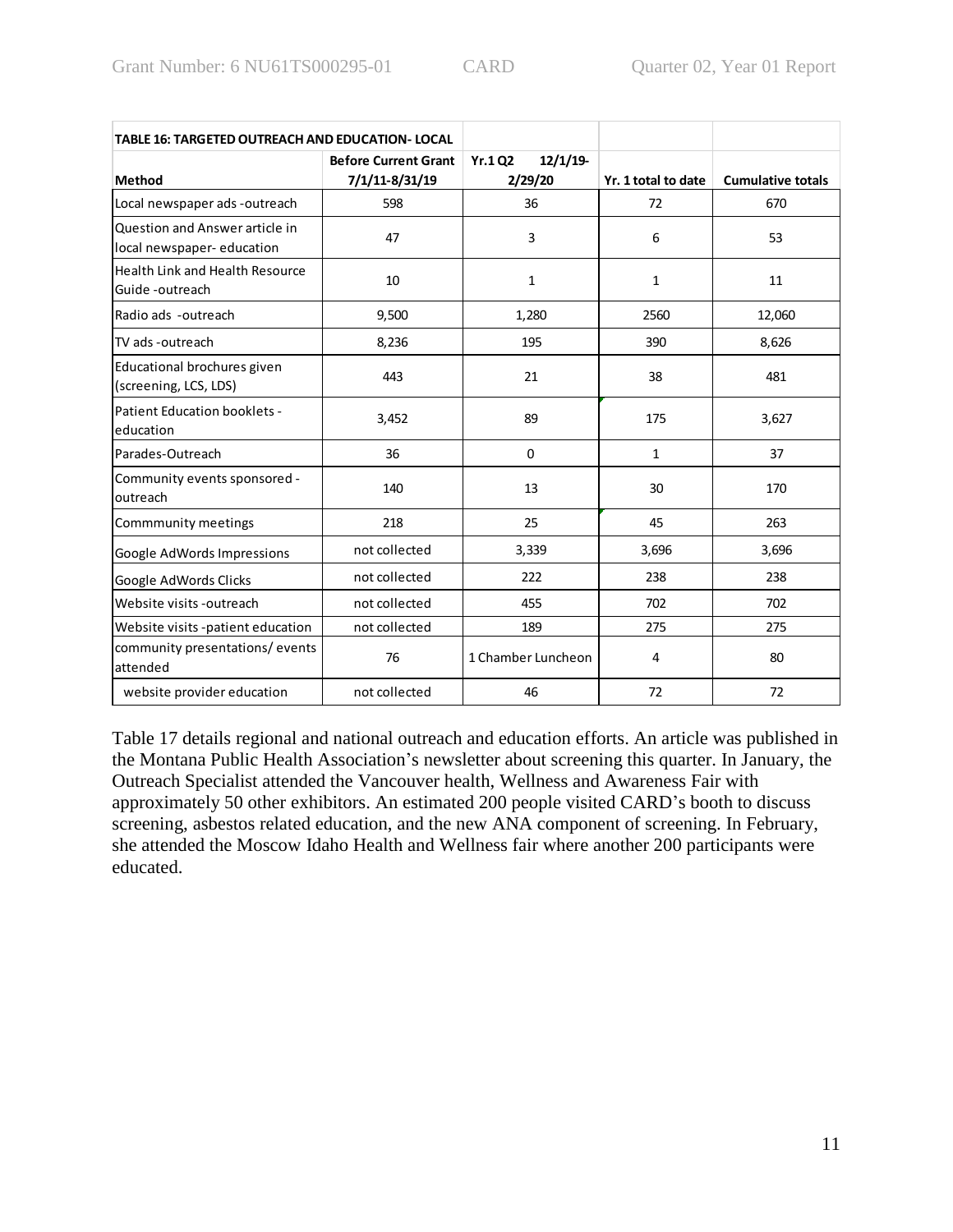| TABLE 17: TARGETED OUTREACH AND EDUCATION- REGIONAL & NATIONAL |                             |                          |                     |                          |
|----------------------------------------------------------------|-----------------------------|--------------------------|---------------------|--------------------------|
|                                                                | <b>Before Current Grant</b> | 12/1/19<br><b>Yr.102</b> |                     |                          |
| Method                                                         | 7/1/11-8/31/19              | 2/29/20                  | Yr. 1 total to date | <b>Cumulative totals</b> |
| Newspaper-outreach                                             | 76                          | 10                       | 19                  | 95                       |
| Radio ads -outreach                                            | 10,242                      | 450                      | 575                 | 10,817                   |
| TV ads -outreach                                               | 8,236                       | 2713                     | 2908                | 11,144                   |
| Website -outreach                                              | not collected               | 5504                     | 8987                | 8987                     |
| Website -patient education                                     | not collected               | 724                      | 1199                | 1199                     |
| Website-provider education                                     | not collected               | 189                      | 314                 | 314                      |
| Google AdWords Impressions-<br>outreach                        | not collected               | 21090                    | 39127               | 39127                    |
| Google AdWords Clicks-outreach                                 | not collected               | 1126                     | 2003                | 2003                     |
| Educational brochures given<br>(screening, LCS, LDS)           | not collected               | 37                       | 47                  | 47                       |
| YouTube Channel                                                | 14,100                      | 495                      | 1047                | 15,147                   |
| Patient Education booklets -<br>education                      | 3,298                       | 72                       | 172                 | 3,470                    |
| Lung cancer screening brochures -<br>outreach                  | 180                         | 3                        | 10                  | 190                      |
| Health promotion events<br>sponsored -outreach                 | 36                          | 2                        | 3                   | 39                       |
| Impressions                                                    | not collected               | 1612                     | 7192                | 7192                     |

# **Targeted Outreach/Education to medical professionals**

Raising awareness about Libby asbestos within the medical community is important to help facilitate referrals and coordinate care. Provider education packets are sent to primary care providers of screening participants with their screening results. Google AdWords was used to drive traffic to the provider education portion of our website. CARD participated in a community needs assessment at Cabinet Peaks Medical Center as well as on a team working towards implementation of an electronic referral system for provider to provider communications locally and regionally. In addition, Dr. Black was invited by the Oxford University Press to contribute to Oxford Bibliographies in public health which will offer outreach opportunities for medical professionals moving forward. A national press release regarding ANA was also sent out and picked up by 110 media outlets nationwide.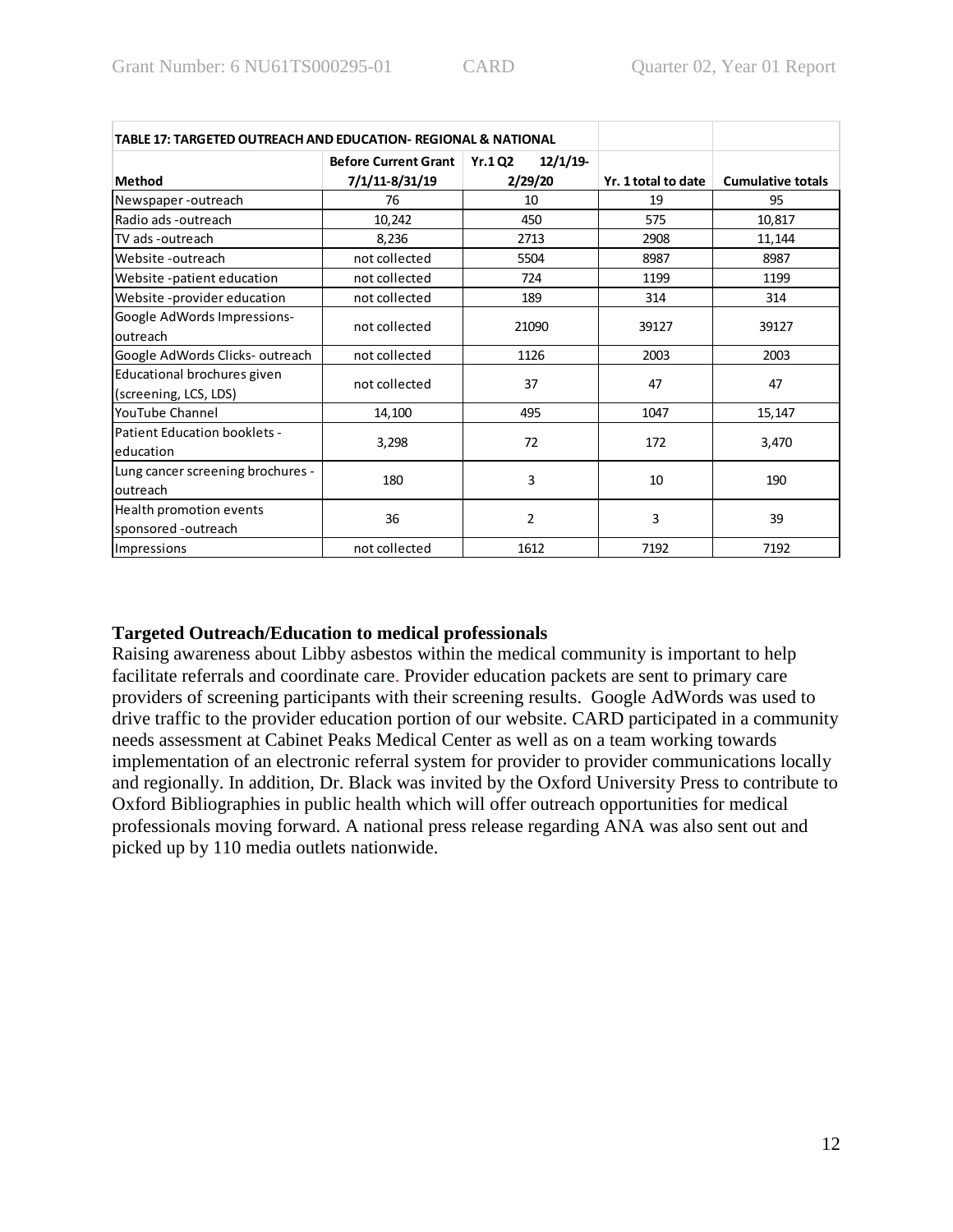| <b>TABLE 18: TARGETED OUTREACH TO- HEALTHCARE PROFESSIONALS</b> |                                               |                                     |                     |                          |
|-----------------------------------------------------------------|-----------------------------------------------|-------------------------------------|---------------------|--------------------------|
| <b>Method</b>                                                   | <b>Before Current Grant</b><br>7/1/11-8/31/19 | 12/1/19<br><b>Yr.102</b><br>2/29/20 | Yr. 1 total to date | <b>Cumulative totals</b> |
| Website -provider education                                     | not collected                                 | 189                                 | 314                 | 314                      |
| <b>Mailings</b>                                                 | not collected                                 |                                     | 47                  | 47                       |
| CARD newsletter -education                                      | 27,948                                        | 0                                   | 0                   | 27,948                   |
| provider education book mailed                                  | 1,351                                         | 87                                  | 184                 | 1,535                    |
| Professional Conferences -<br>education/outreach                | 45                                            | 0                                   |                     | 47                       |
| Medical professionals-education                                 | 188                                           | 4                                   |                     | 195                      |
| Pressreleases-Targeted Rheum.                                   | not collected                                 | 110 pick up                         | 129 pickup          | 239 pick up              |
| ANA Targeted outreach                                           | not collected                                 | 300                                 | 300                 | 300                      |

### W**ebsite Use:**

CARD's website is an important tool for outreach, education, and communication with target populations. Table 19 summarizes use of CARD's website during quarter 2. Website materials are regularly updated and use is tracked to help improve content for users.

| <b>TABLE 19: Website use</b>       |                             |                           |                     |                          |
|------------------------------------|-----------------------------|---------------------------|---------------------|--------------------------|
|                                    | <b>Before Current Grant</b> | 12/1/19<br><b>Yr.1 Q2</b> |                     |                          |
| <b>Website Use</b>                 | 7/1/19-8/31/19              | 2/29/20                   | Yr. 1 total to date | <b>Cumulative totals</b> |
| Screening applications completed   | 202                         | 27                        |                     |                          |
| online                             |                             |                           | 63                  | 265                      |
| Contact CARD emails via website    | 433                         | 21                        | 50                  | 483                      |
| # of sessions                      | 103,871                     | 3,128                     | 5069                | 108,940                  |
| # pages viewed                     | 252,023                     | 5,504                     | 8987                | 261,010                  |
| session length 30+ minutes         | 1,398                       | 12                        | 26                  | 1,424                    |
| session length 10-30 minutes       | 13,642                      | 177                       | 235                 | 13,877                   |
| session length 3-10 minutes        | 29,537                      | 172                       | 257                 | 29,794                   |
| session length 1-3 minutes         | 21,664                      | 174                       | 274                 | 21,938                   |
| session length 31-60 seconds       | 9,413                       | 95                        | 167                 | 9,580                    |
| session length 11-30 seconds       | 12,448                      | 107                       | 178                 | 12,626                   |
| session less than 10 seconds       | bounce factor               | 2,391                     | 3932                | 3932                     |
| Page depth: 1-9 Pages viewed in se | 25,499                      | 3,088                     | 5908                | 31,407                   |
| 10-14 Pages viewed in session      | 1,709                       | 26                        | 306                 | 2,015                    |
| 15-19 Pages viewed in session      | 614                         | 8                         | 164                 | 778                      |
| 20+ Pages viewed in session        | 734                         | 6                         | 233                 | 967                      |
| # of users                         | 39,074                      | 3,128                     | 5069                | N/A                      |
| # new users                        | not collected               | 92%                       | 91%                 | N/A                      |
| # returning users                  | not collected               | 8%                        | 8%                  | N/A                      |
| Male users                         | not collected               | 42%                       | 44%                 | N/A                      |
| Female users                       | not collected               | 57%                       | 56%                 | N/A                      |
| Age between 18-24                  | not collected               | 9%                        | 7%                  | N/A                      |
| Age between 25-34                  | not collected               | 23%                       | 22%                 | N/A                      |
| Age between 35-44                  | not collected               | 14%                       | 16%                 | N/A                      |
| Age between 45-54                  | not collected               | 18%                       | 19%                 | N/A                      |
| Age between 55-64                  | not collected               | 17%                       | 19%                 | N/A                      |
| Age 65+                            | not collected               | 15%                       | 13%                 | N/A                      |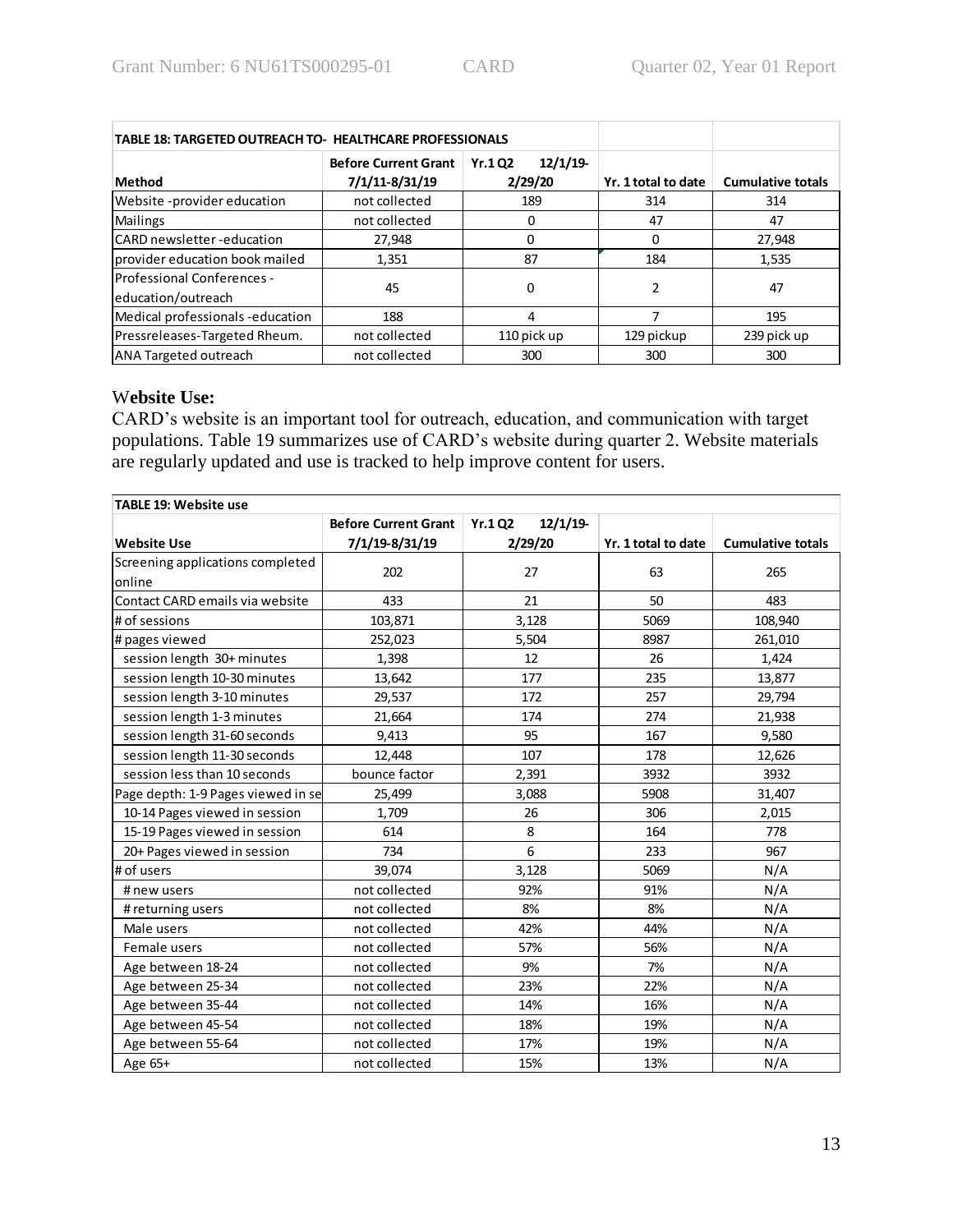# **CARD Annual Rally:**

CARD's annual Rally was held on November 7, 2019 during quarter 1. The event was staffed by over 12 CARD employees and 10 community health education partners who volunteered to help host the free, two-hour, fun, educational, and family-friendly afterschool event in the Libby elementary school gymnasium. The annual theme was *Navigating your way to better health*. Six interactive stations that engaged and educated participants included the following topics: (1) asbestos (2) smoking and vaping (3) alcohol and drugs (4) resources for ages 0-5 (4) resources for teens and adults (5) resources for seniors.

The annual Rally event is an excellent way to engage local youth and their families in education about asbestos related disease and other important health topics. Upon completion of all booths, prizes or other useful items such as mini first aid kits with CARD Screening information were offered.

### **CHALLENGES: REASON FOR DELAY AND ANTICIPATED CORRECTIVE ACTION OR DELETION**

### **COVID-19:**

There wasn't a significant impact on screening due to COVID-19 during quarter 2, but quarter 3 to date, has been significantly impacted by governmental orders to shelter in place and our local hospital stopping all non-essential testing including imaging for both asbestos health and lung cancer screening. These events, and the protection of our patients with respiratory disease have caused CARD to close temporarily and our project coordinator for the grant was notified. In addition, all outreach and educational activities involving groups have been cancelled.

# **STATUS OF PROGRAM, SCREENING, INFRASTRUCTURE, AND STAFF**

The grant goals and objectives were implemented successfully and on schedule throughout the second quarter of year 01 of the grant. CARD's infrastructure remains solid with a strong administrative and implementation team, our Medical Director, and a Physician Assistant, who all contribute to the success of the grant. In addition, a new physician, Dr. Lee Morrissette was hired and started working at the beginning of quarter 2. She has been training with Dr. Black and has begun seeing screening patients. She spent 21 years in the military and has a master's degree in public health. Quality assurance processes are successfully in place for delivery of ARD and LCS screening activities, data management, outreach and educational activities. Completeness and accuracy of the database is evident by consistency of data reported across multiple tables. All data is quality controlled and scrubbed for complete accuracy before reports and table outcomes are generated. All screening CT scans are read by a qualified physician, so CARD's physician reads all CT images ordered by the Physician Assistant.

Patients regularly reach out to express their appreciation of the grant services and our staff. This quarter, one patient in particular pointed out how he felt like CARD's staff made him their top priority throughout his visit. Another patient on Feb. 5 went through screening and asked our receptionist to pass on his thanks to our staff who were all "very friendly and helpful." Another screening patient seen on Jan. 8 wrote a note saying, "Thank you all for what you all do for us asbestos victims and families. You rock in my world."

CARD's Case Manager has signed up to become a certified smoking cessation counselor and